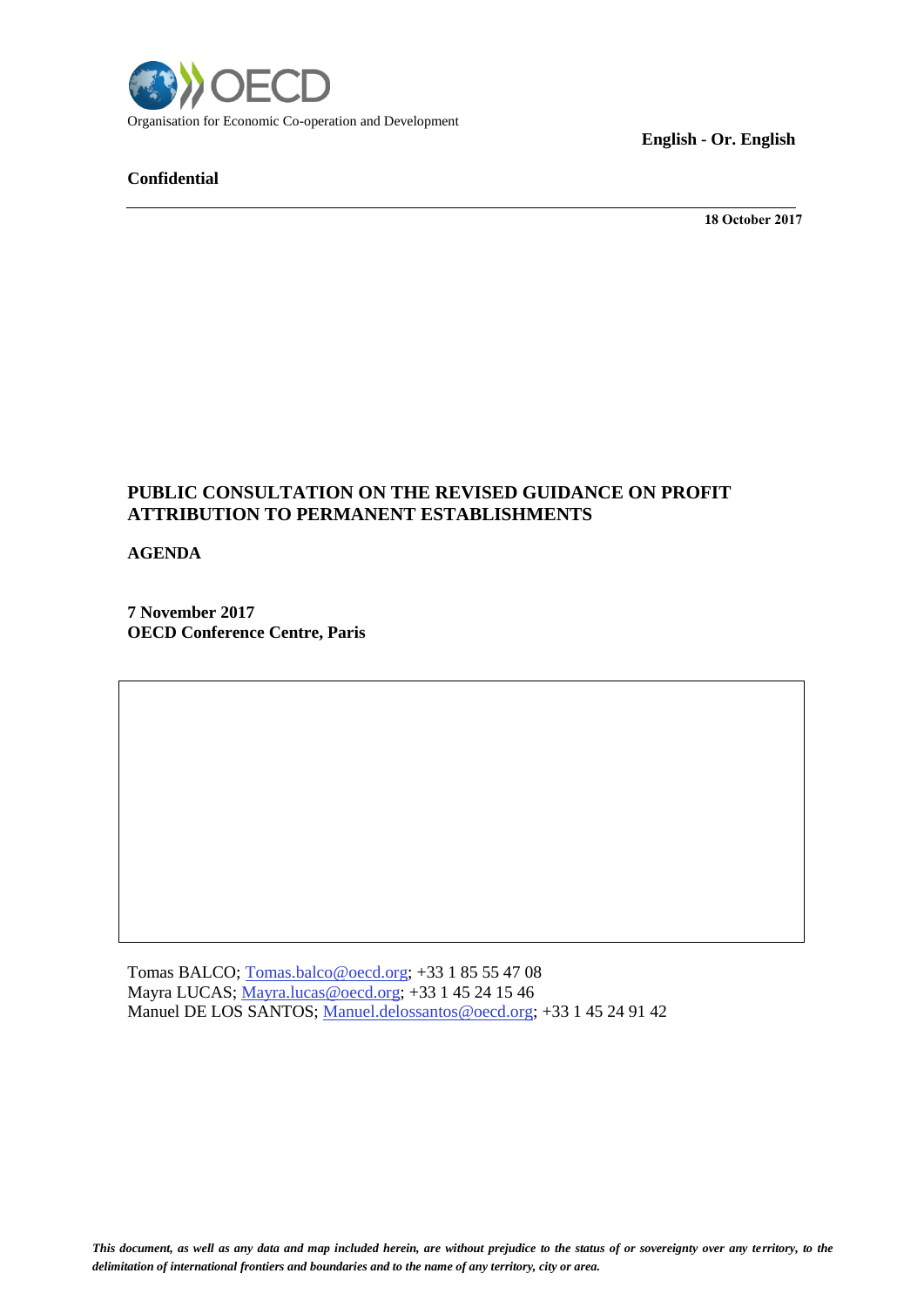## **2 │** DOCUMENT CODE

## **AGENDA – PUBLIC CONSULTATION ON ATTRIBUTION OF PROFIT TO PERMANENT ESTABLISHMENTS**

|                 | TUESDAY 7 NOVEMBER 2017                                                                                                                                                                                   |
|-----------------|-----------------------------------------------------------------------------------------------------------------------------------------------------------------------------------------------------------|
| $9:00 - 9:30$   | <b>REGISTRATION</b>                                                                                                                                                                                       |
| $09:30 - 10:00$ | I. DISCUSSION DRAFT ON THE ATTRIBUTION OF PROFITS TO PERMANENT ESTABLISHMENTS: GENERAL SCOPE,<br>DIRECTION, OBJECTIVES                                                                                    |
|                 | This session will address the scope, the approach to be used and the final status of the additional guidance                                                                                              |
|                 | [Introduction by a member of Working Party No. 6]                                                                                                                                                         |
|                 | Speakers: [TBD]                                                                                                                                                                                           |
| $10:00 - 10:45$ | II. INTERACTION BETWEEN ARTICLES 5, 7 AND 9 (I)                                                                                                                                                           |
|                 | This session will address the interaction between Article 5, Article 7 and Article 9, focusing on the order of application and whether<br>the outcomes should be aligned, especially with regards to risk |
|                 | [Introduction by a member of Working Party No. 6]                                                                                                                                                         |
|                 | Speakers: [TBD]                                                                                                                                                                                           |
|                 | Open Discussion                                                                                                                                                                                           |
| $10:45 - 11:15$ | <b>REFRESHMENT BREAK</b>                                                                                                                                                                                  |
| $11:15 - 12:00$ | III. INTERACTION BETWEEN ARTICLES 5, 7 AND 9 (II)                                                                                                                                                         |
|                 | This session will address the interaction between Article 5, Article 7 and Article 9, focusing on the order of application and whether<br>the outcomes should be aligned, especially with regards to risk |
|                 | [Introduction by a member of Working Party No. 6]                                                                                                                                                         |
|                 | Speakers: [TBD]                                                                                                                                                                                           |
|                 | Open Discussion                                                                                                                                                                                           |
| 12:00 - 13:00   | IV. EXAMPLES 1 and 2                                                                                                                                                                                      |
|                 | This session will address the issues raised regarding Example 1 and 2 of the DD, in particular the allocation of rights and<br>obligations to the DAPE                                                    |
|                 | [Introduction by a member of Working Party No. 6]                                                                                                                                                         |
|                 | Speakers: [TBD]                                                                                                                                                                                           |
|                 | Open Discussion                                                                                                                                                                                           |
| 13:00 - 14:15   | <b>LUNCH</b>                                                                                                                                                                                              |
| 14:15 - 15:00   | V. EXAMPLE 3                                                                                                                                                                                              |
|                 | This session will address the issues raised regarding Example 3 of the DD                                                                                                                                 |

PUBLIC CONSULTATION ON THE REVISED GUIDANCE ON PROFIT ATTRIBUTION TO PERMANENT ESTABLISHMENTS